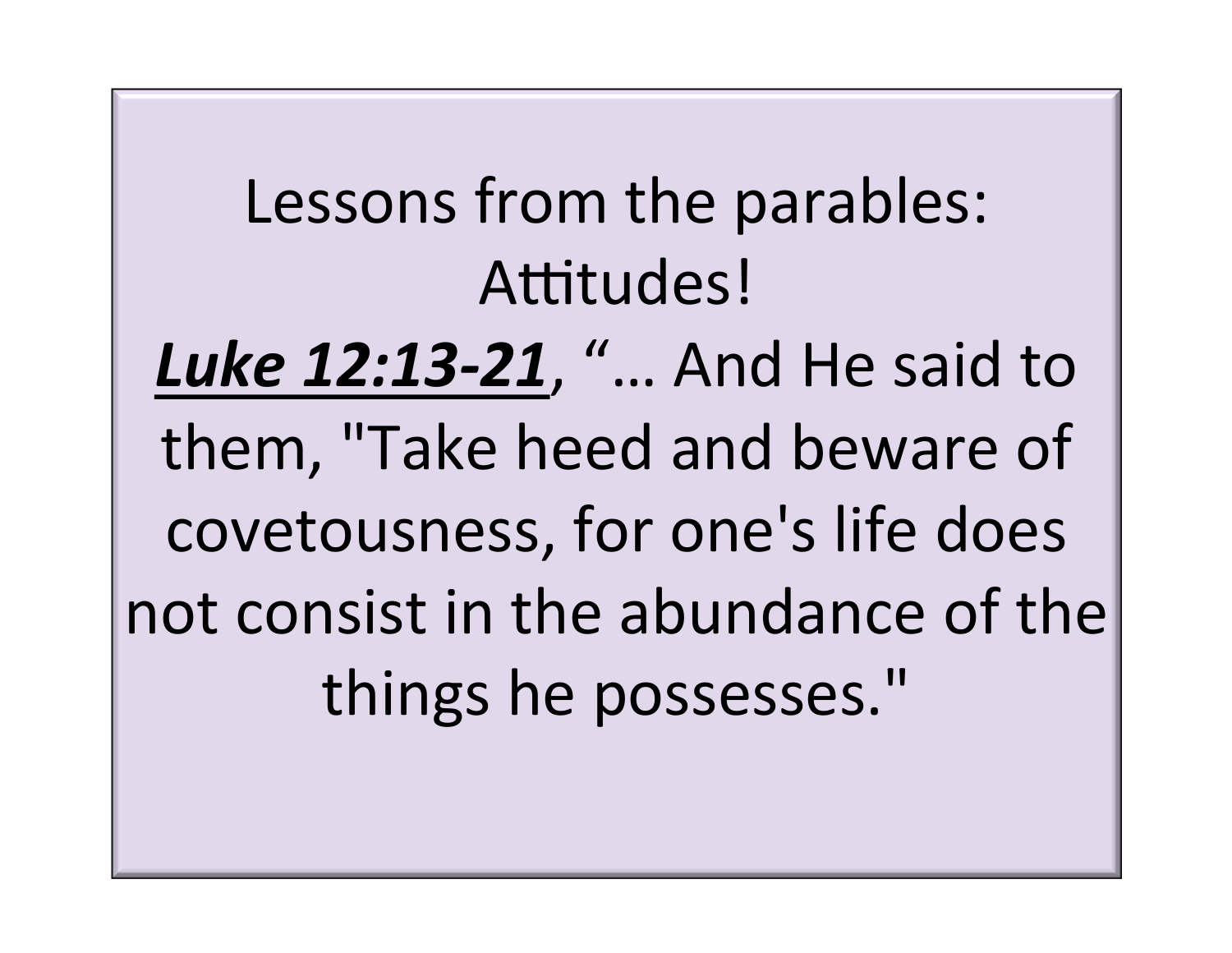## *"The barren fig tree"*

**Luke 13:1-9**, "... Then he said to the keeper of his vineyard, 'Look, for three years I have come seeking fruit on this fig tree and find none. Cut it down; why does it use up the ground?'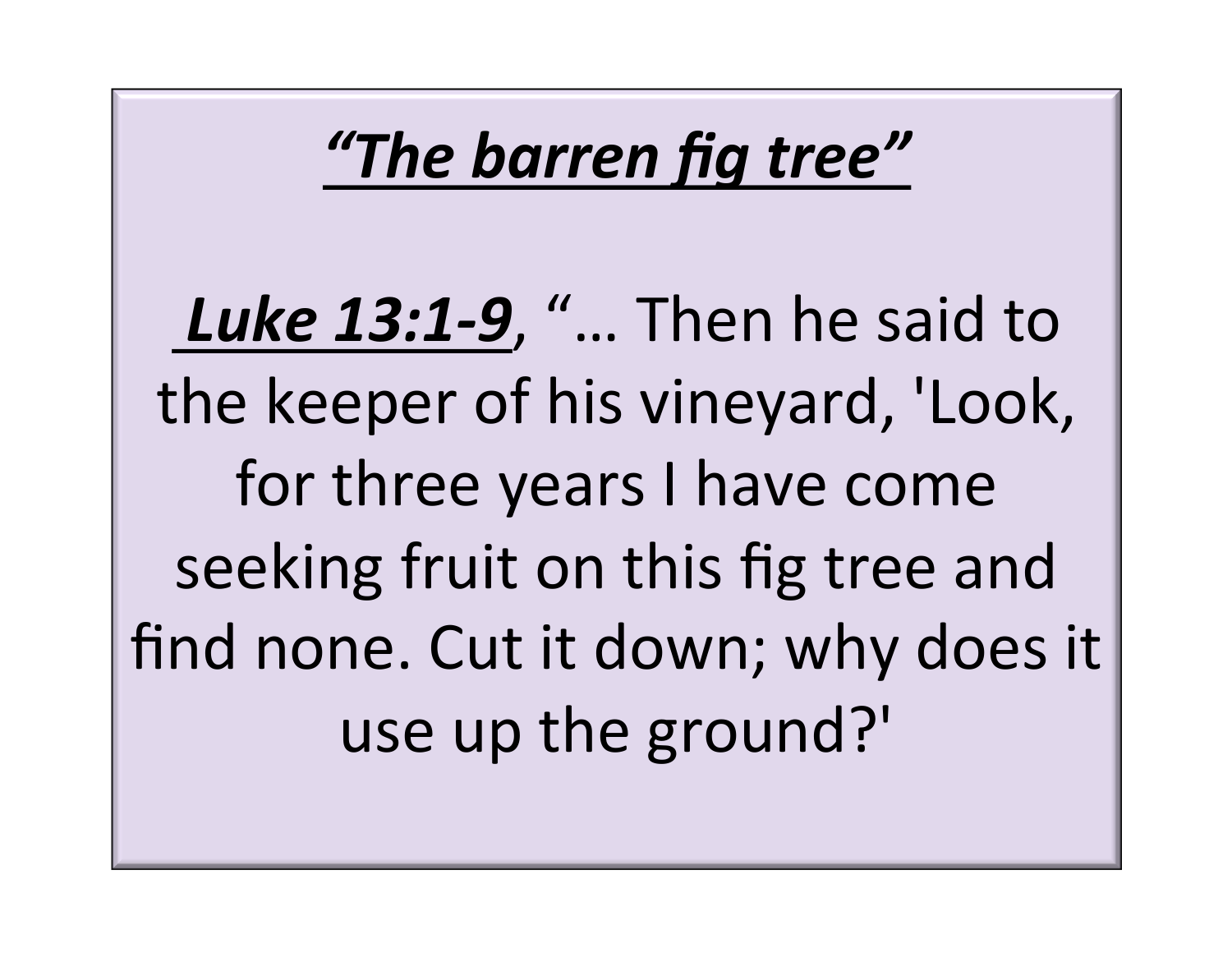The invitation to the Wedding feast!

**Luke 14:1-14, "... So He told a parable to** those who were invited, when He noted how they chose the best places, saying to them: When you are invited by anyone **to a** wedding feast, do not sit down in the best place, lest one more honorable than you be invited by him..."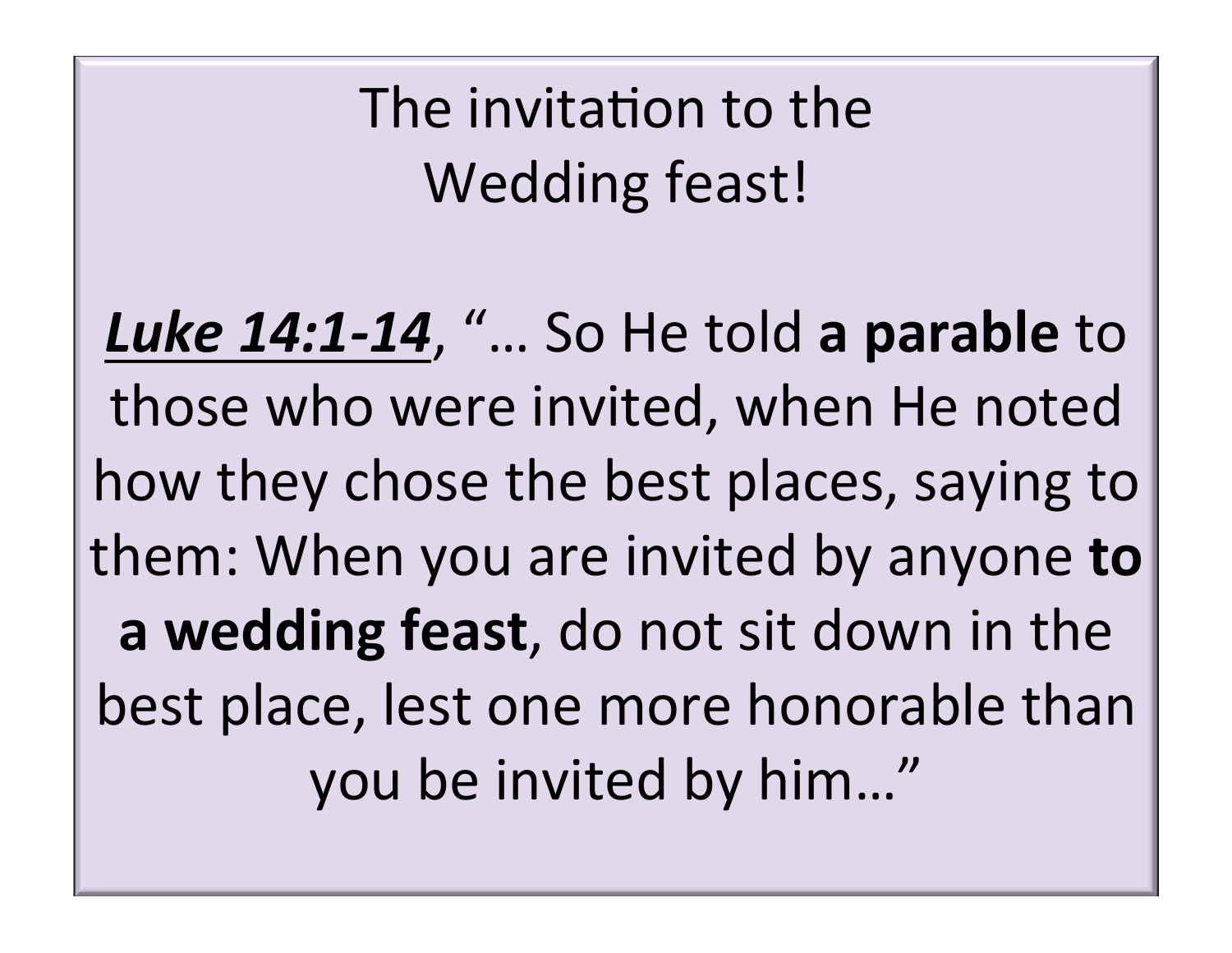The blessing of God's Kingdom: **1John 3:1-3**, "... Behold what manner of love the Father has bestowed on us, that we should be called children of God! Therefore the world does not know us, because it did not know Him…" (2Peter 1:3-4)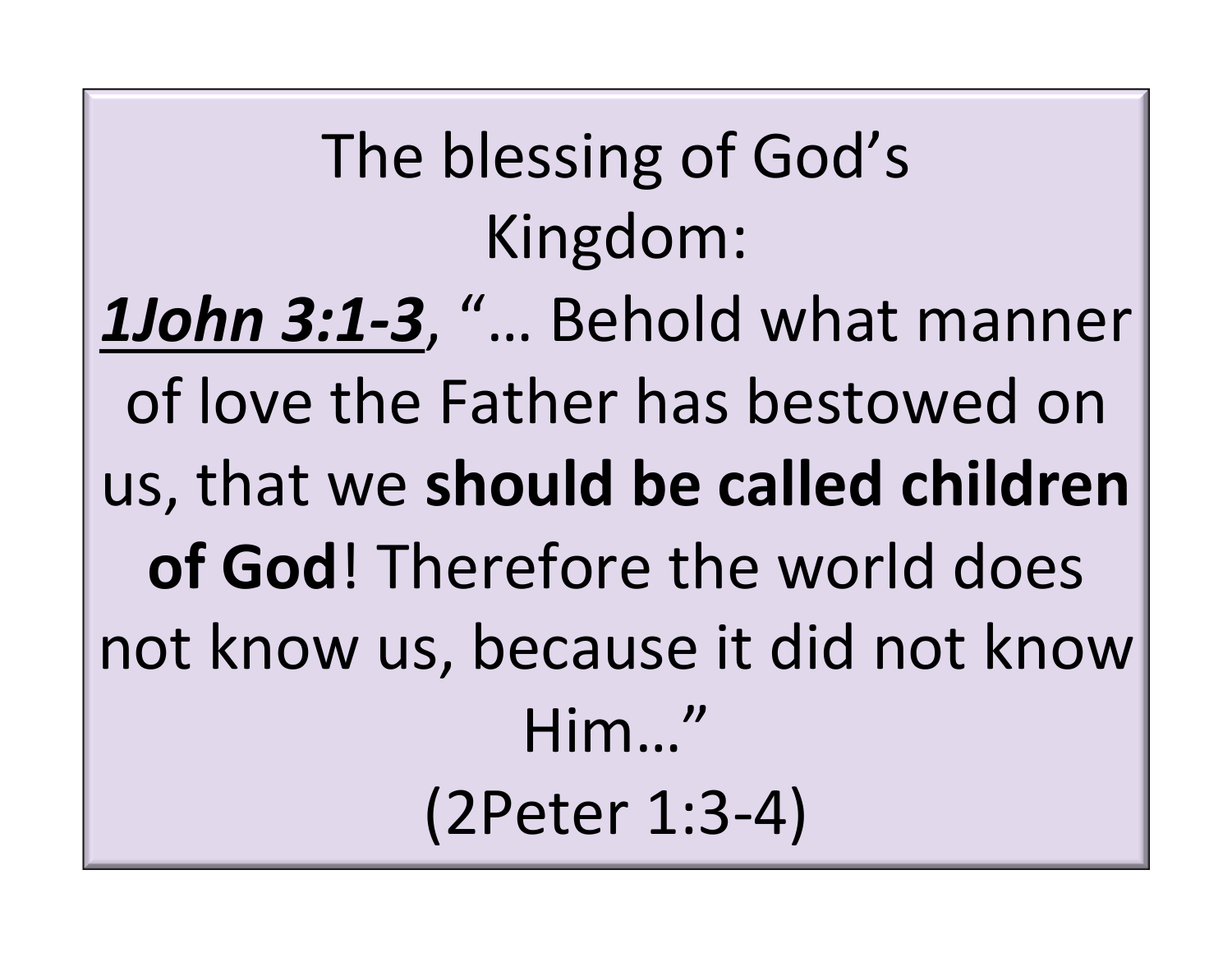**2Peter 1:3-4**, "... by which have been given to us exceedingly great and precious promises, that through these you may be partakers of the divine nature, having escaped the corruption that is in the world through lust..." (Romans 8:14-18)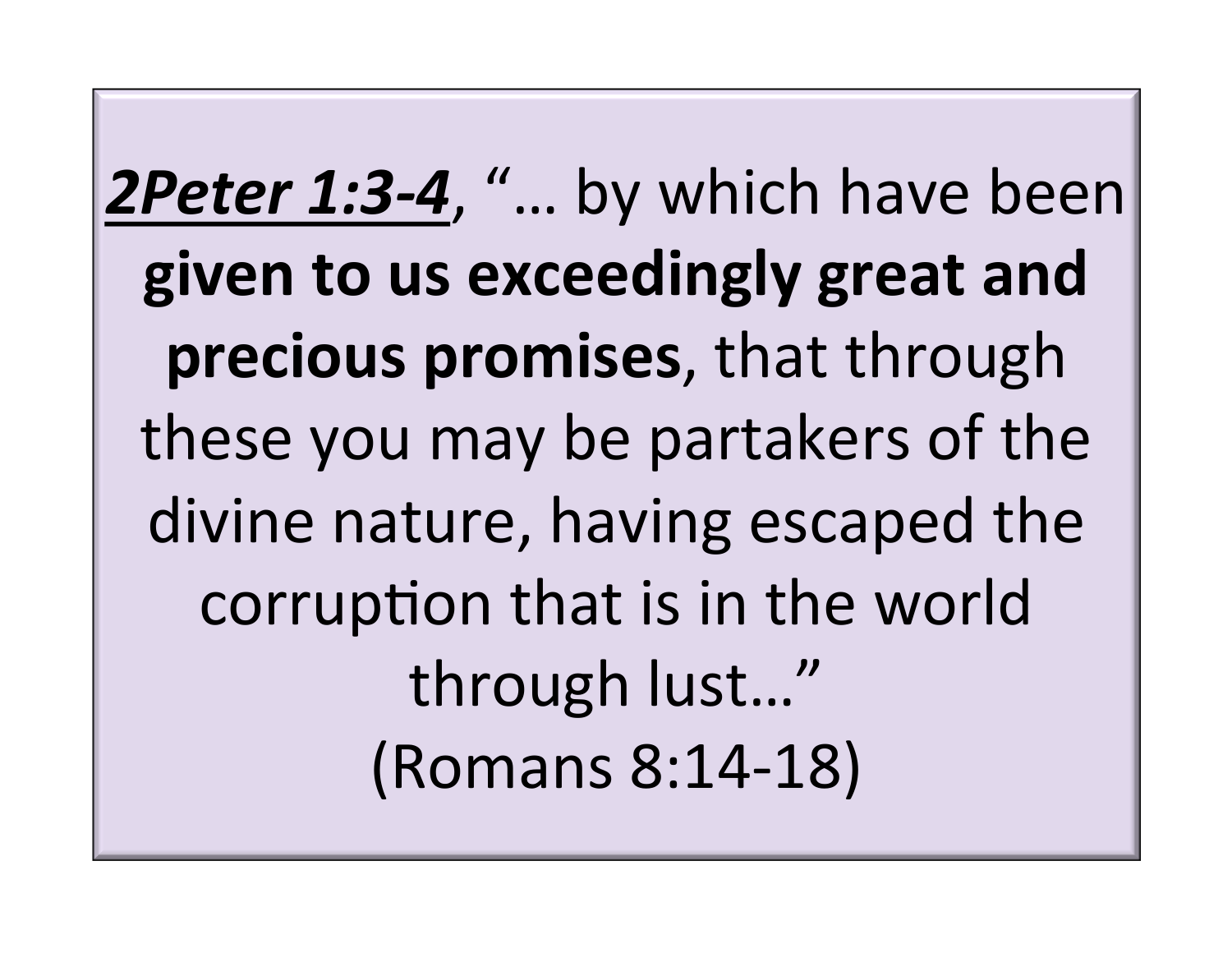*Romans 8:14-18, "... For you did not* receive the spirit of bondage again to fear, but you received the Spirit of adoption by whom we cry out, "Abba, Father... and if children, then heirs-heirs of God and joint heirs with Christ, if indeed we suffer with Him, that we may also be glorified together..." (Luke 14:15-24)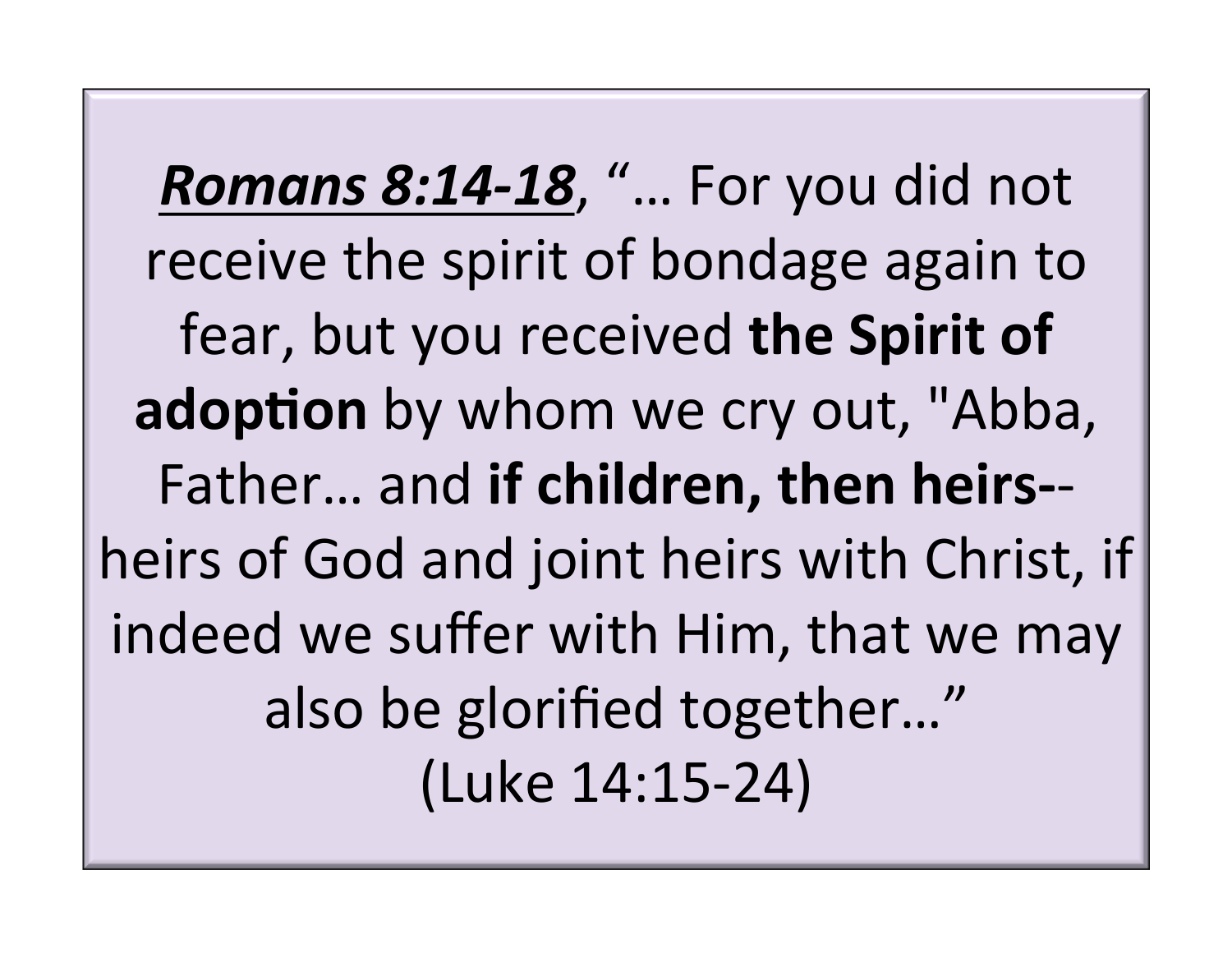## Luke 14:15-24, "... Then He said to him, "A certain man gave a great supper and invited many..."

[Matt 22:1-14, the Wedding feast]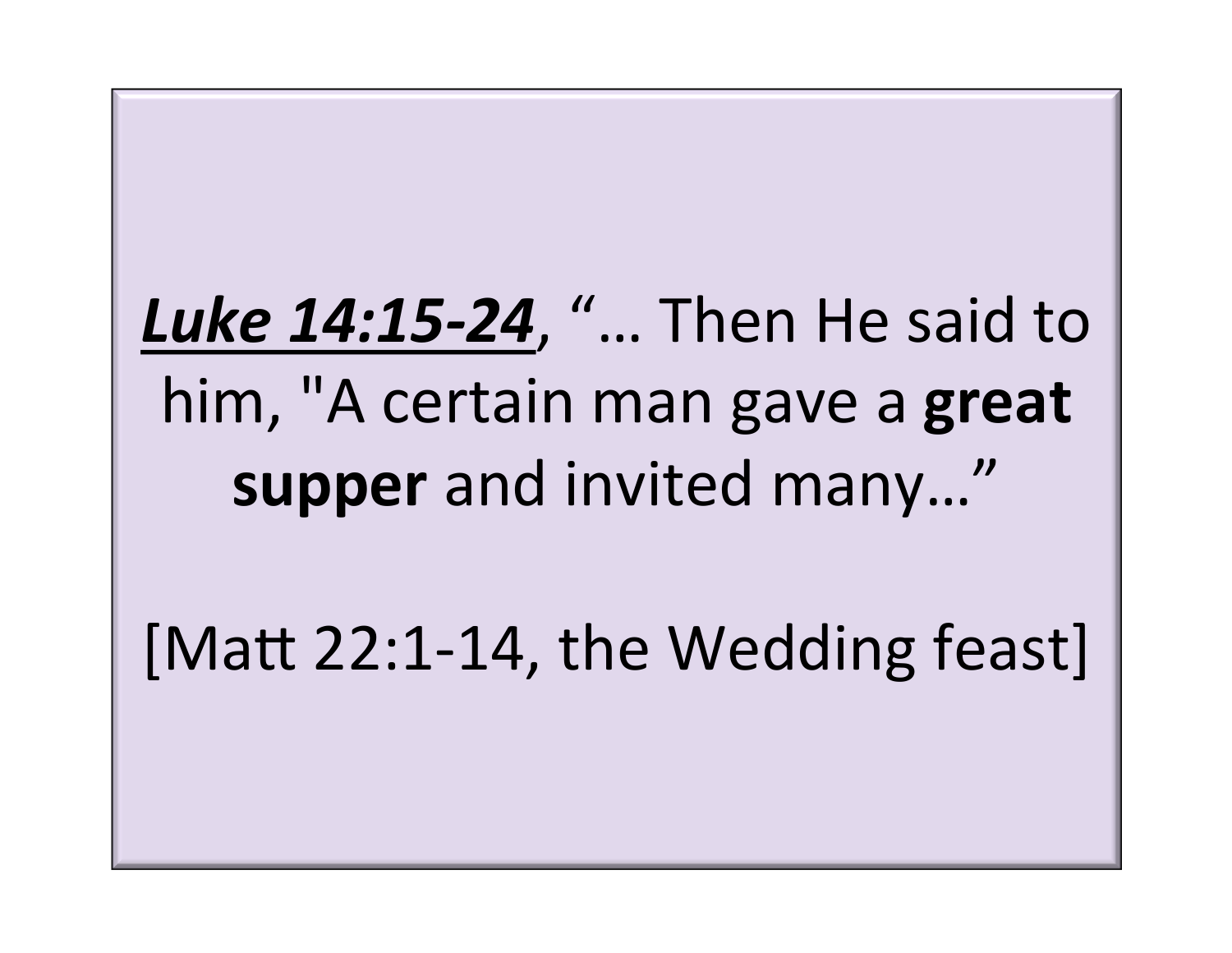## **Christianity's paradox's:**

Luke 14:8-11, "... For whoever exalts himself will be humbled, and he who humbles himself will be exalted." [to be great, one must be small!] (1Cor 9:19)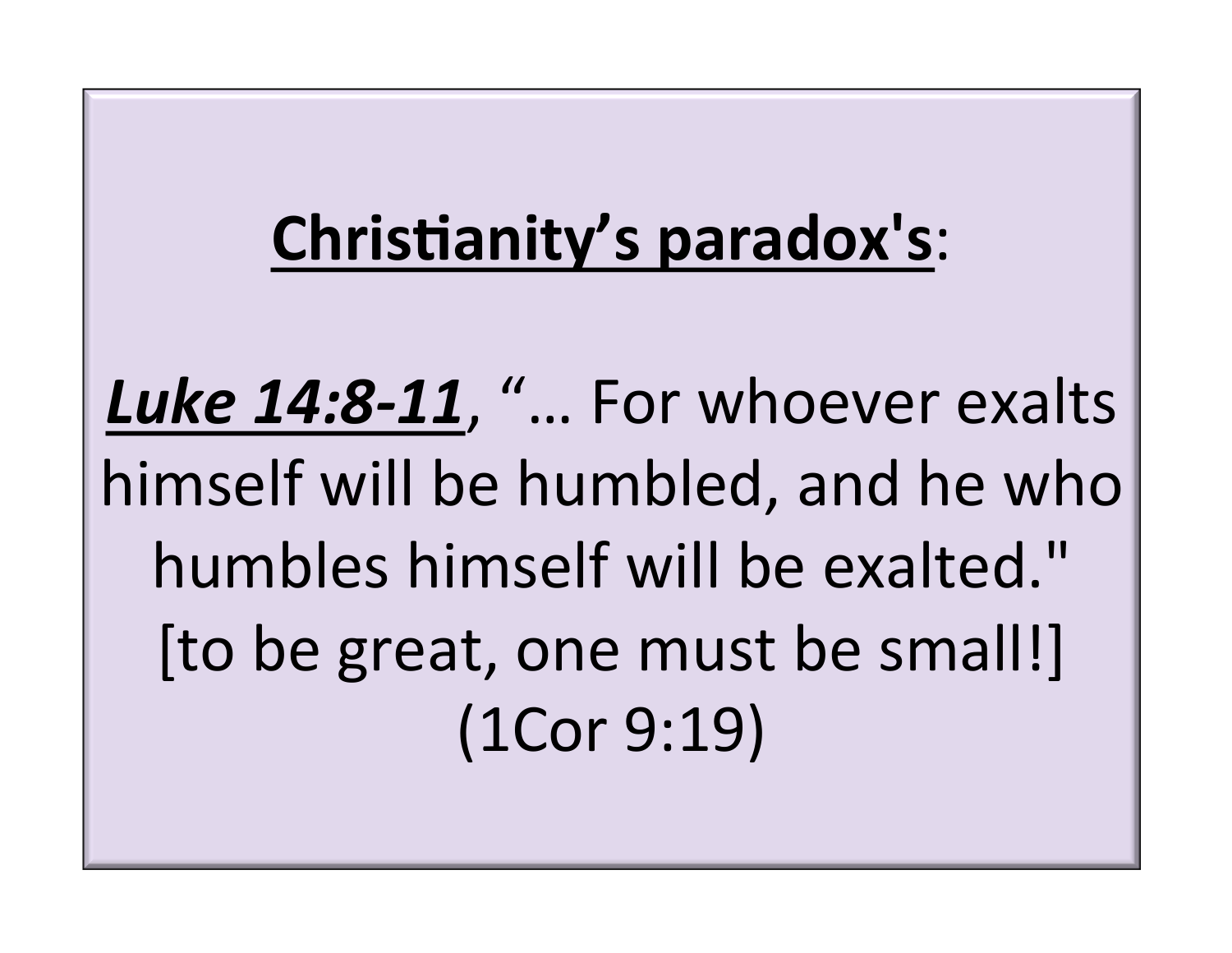"Paradox" a statement contrary to common belief... 1Cor 9:19, "... For though I am free from all men, I have made myself a servant to all, that I might win the more…" (free of all; but, slave to all) [2Cor 4:10]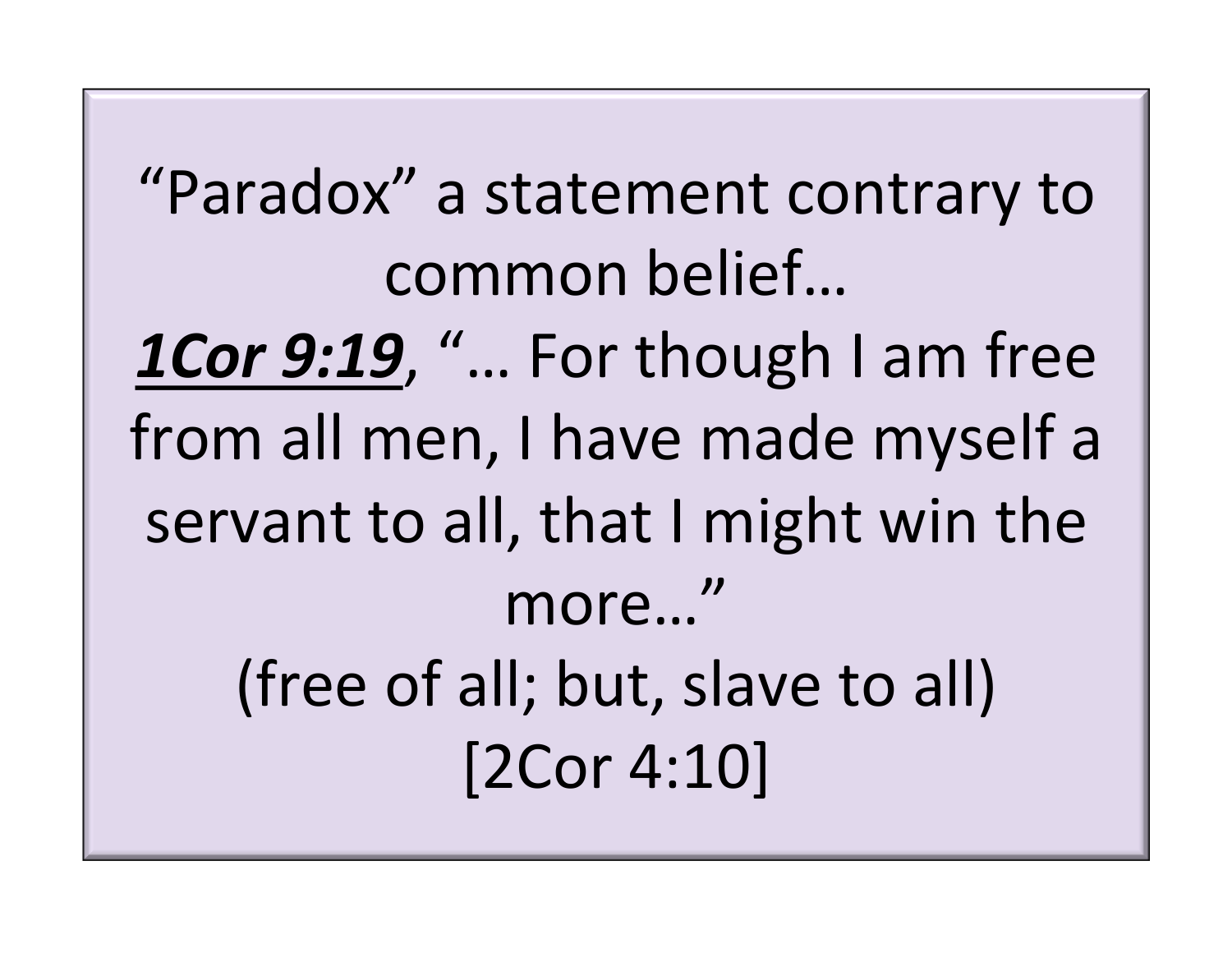2Cor 4:10, "... always carrying about in the body the dying of the Lord Jesus, that the life of Jesus also may be manifested in our body…" [we must die to live] (Luke 14:11)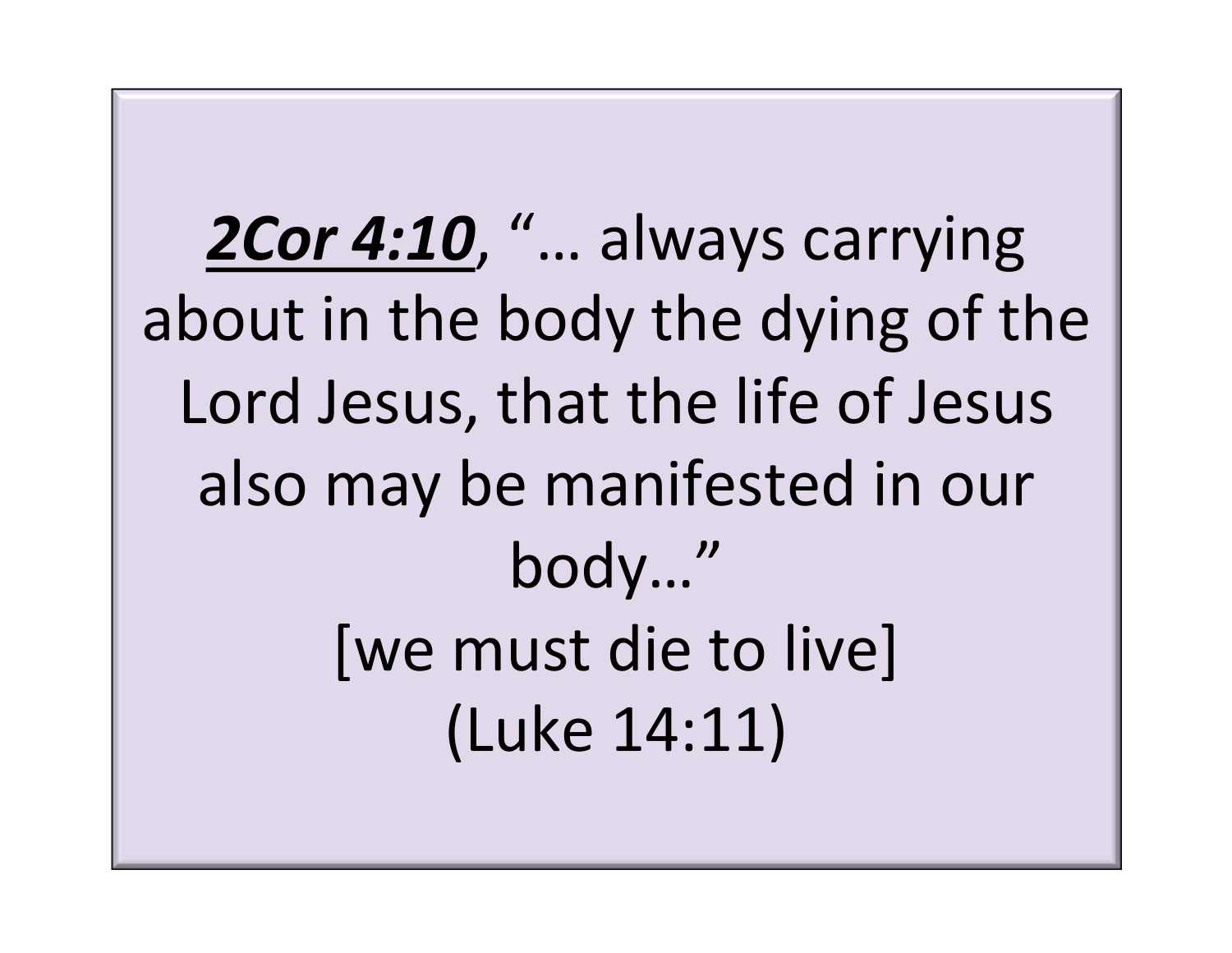Luke 14:11, "... For whoever exalts himself will be humbled, and he who humbles himself will be exalted."

Luke 22:26, "... But not so among you; on the contrary, he who is greatest among you, let him be as the younger, and he who governs as he who serves..."

a continuing theme of the Word Matt 23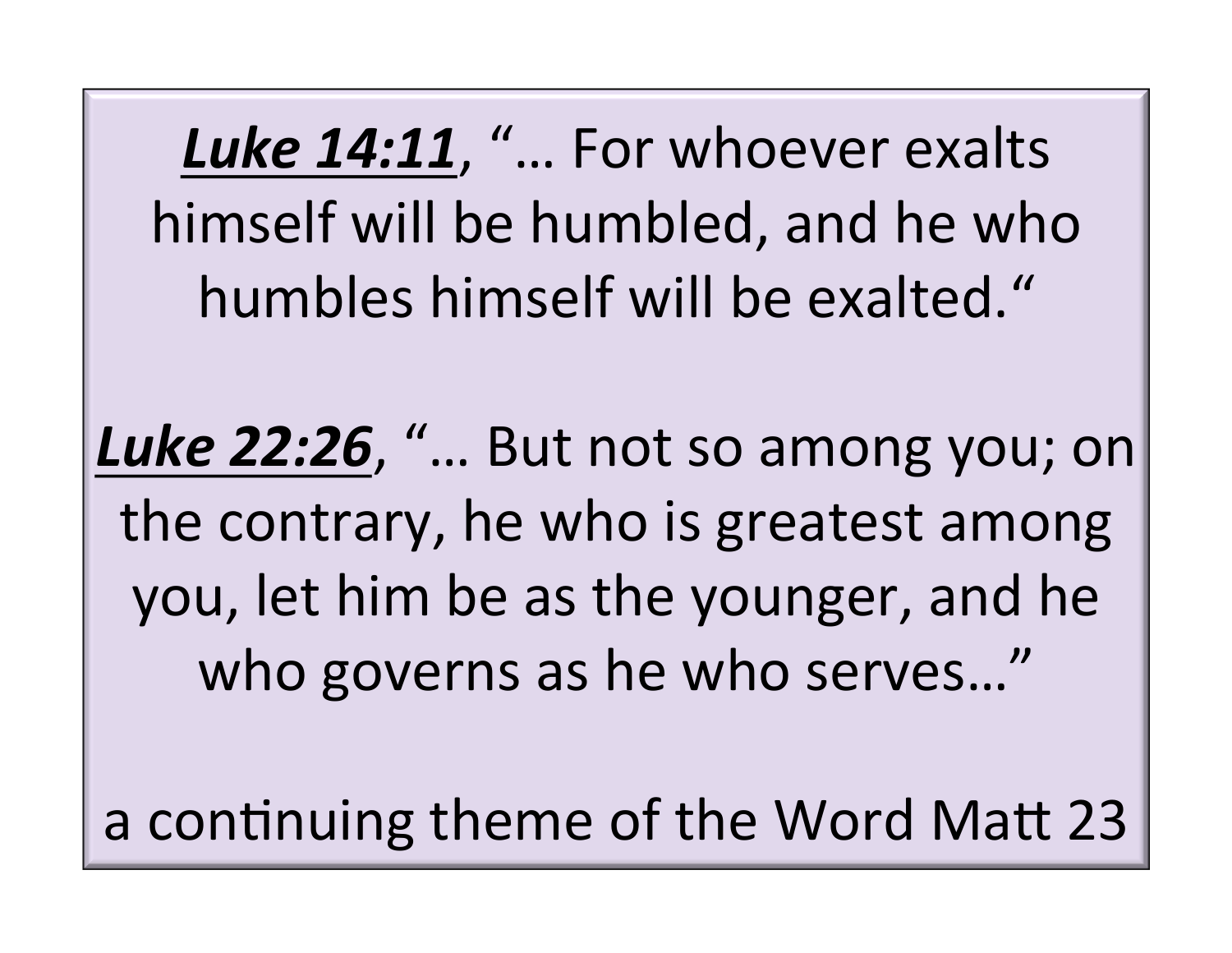*Matt 23:11-12,* "... But he who is greatest among you shall be your servant..." **Phil 2:3-4, "... Let nothing be done** through **selfish** ambition or conceit, but in **lowliness of mind** let each esteem others better than himself. Let each of you look out not only for his own interests, but also for the interests of others…"  $(James 4:10)$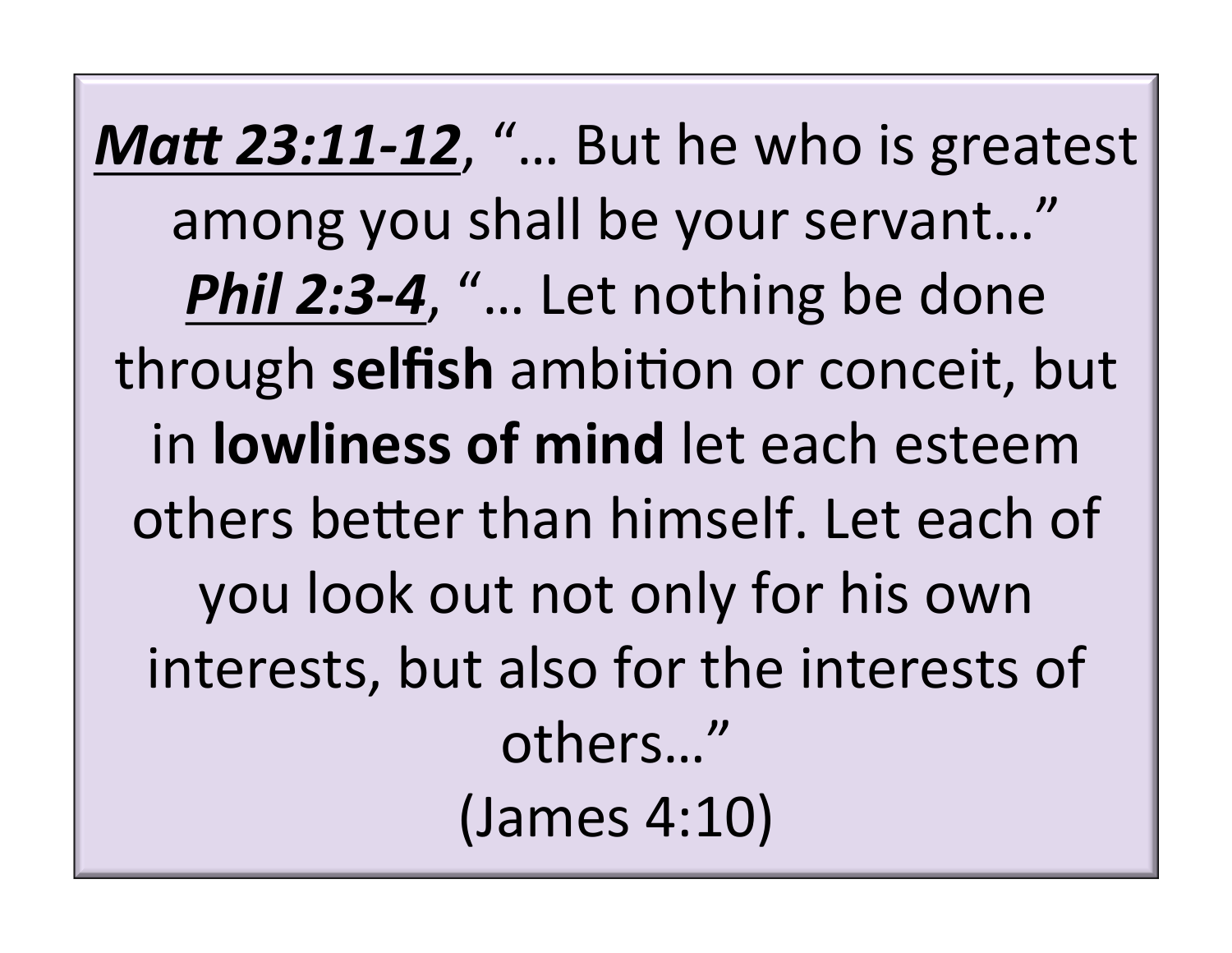**James 4:10, "... Humble yourselves in the** sight of the Lord, and He will lift you up..." 1Peter 5:5-6, "... Likewise you younger people, submit yourselves to your elders. Yes, all of you be submissive to one another, and be clothed with **humility**, for "**God resists the proud, But gives grace to the humble**. Therefore humble yourselves under the mighty hand of God, that He may exalt you in due time..."